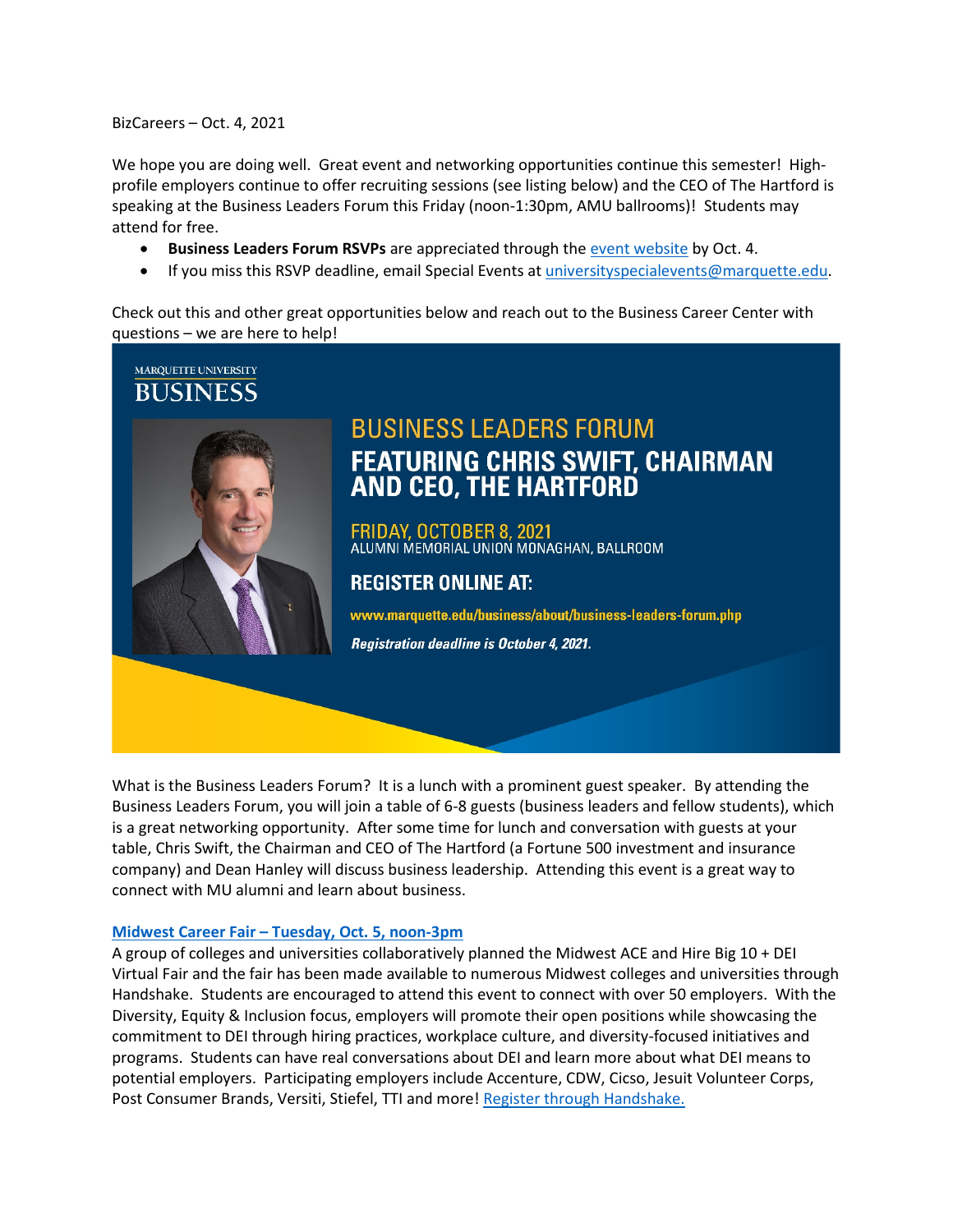### **Interviewing for Jobs & Internships? Utilize BCC Preparation and Quiet Space Resources**

Employers interview candidates with whom they see potential. Prove them right! Prepare thoroughly to make excellent interview impressions. The BCC offers an interview preparation [website.](https://www.marquette.edu/business/career-center/undergrad/interviews.php) As you prepare, conduct thorough company research, consider the [examples](https://www.marquette.edu/business/career-center/documents/Interview_Preparation_Skills_and_STAR.pdf) you will share and consider the employer's motivations for asking different interview [questions.](https://www.marquette.edu/business/career-center/documents/Interview_Preparation_and_Questions.pdf)

- **Want to practice?** Schedule a practice interview session with the Business Career Center. Appointments may be scheduled through Handshake – Career Center.
- **Need a quiet space?** Reserve a room. Students may reserve a College of Business Administration 2nd floor space to complete phone or virtual interviews. Monthly sign-ups are available below. If the sign-up is full for the date and time you need, please email [businesscareers@marquette.edu](mailto:businesscareers@marquette.edu) at least one business day in advance and we will be happy to check into additional 2nd floor options. Interview Sign-Up[: October,](https://www.signupgenius.com/go/10c044fada92ba5f85-room1) [November,](https://www.signupgenius.com/go/10C044FADA92BA5F85-room2) [December](https://www.signupgenius.com/go/10C044FADA92BA5F85-december)

#### **Campus Sessions**

**[Investment Consulting & Marquette Associates Information Session](https://marquette.joinhandshake.com/events/821574/share_preview)**, Tues. Oct.6, 5-5:45pm. Join the prestigious Chicago-based consulting firm, Marquette Associates, for a virtual information session about the firm, internship opportunities, and the investment consulting industry more generally. The Microsoft Teams meeting link will be posted and distributed closer to the event date. Hosted by the Financial Management Association (FMA) student organization. RSVPs are appreciated.

**[Accounting Internship Early Recruitment Program \(AIER\) Information & Advising Prep Session](https://marquette.joinhandshake.com/events/851270/share_preview)**, Wed., Oct. 6, 5-6pm, DS 105. If you are interested in public accounting internships, firms recruit very early through the Accounting Internship Early Recruitment Program. For example, students apply in spring 2022 for internships in winter or summer 2023. To meet internship course completion requirements and to align internship timing with CPA eligibility and 150 credit hour completion, Mrs. Melis will provide an advising presentation (5-5:30pm) followed by time for one-on-one questions. If you are considering an accounting major or want to be well-prepared for academic advising later this fall, take advantage of this planning night! Bring a copy of your graduation checklist.

### **Looking Ahead**

**[Investment Banking Guest Speaker: CIBC / Cleary Gull](https://marquette.joinhandshake.com/events/816415/share_preview)**, Monday, Oct. 11, 5:30-6:30pm, DS 106. Learn about CBIC's role/position in the capital markets, M&A advisory and capital raising services, case study, and recruiting. Ron Miller, Managing Director and Ryan Chimenti, Managing Director will present to Prof. Germanotta's Investment Banking. Students with an interest in this guest speaker and/or employer are welcome to attend this class session.

**[Commercial Banking Program Open House](https://marquette.joinhandshake.com/events/862602/share_preview)**, Wed., Oct. 13, 5-6:30pm, Sensenbrenner Hall 304, Become a "Marquette Banker," join us for dinner and listen to Jay Mack, CEO of Townbank, and recent graduates, and program members to learn about an exciting and dynamic career in Commercial Banking! Now is the time, students are in demand, and the opportunities are significant with exceptional banks. Find out how to start down this path, by learning about the Commercial Banking Program and take control of your future by [applying now!](https://www.marquette.edu/business/banking/application.php)

### **Virtual Events**

We offer highlighted business-aligned events below. Review Handshake for a full list. Monday, Oct. 4

[Whirlpool Real Whirled Info Session](https://marquette.joinhandshake.com/events/855888/share_preview) Whirlpool Brand [Immersion Coffee Chat](https://marquette.joinhandshake.com/events/844915/share_preview)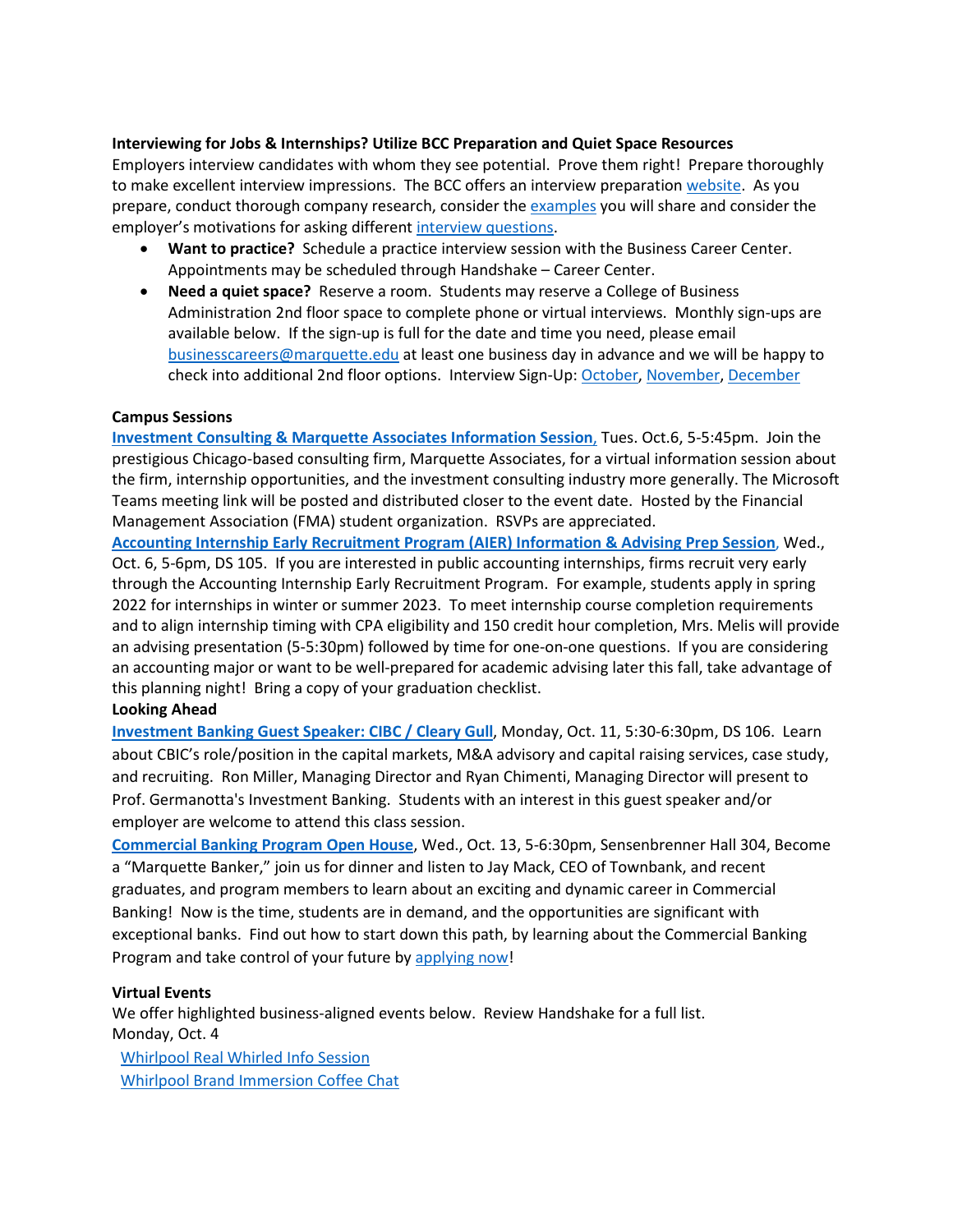[Inside Allstate: Asian American Network Employee Resource](https://marquette.joinhandshake.com/events/844608/share_preview)  **[Group](https://marquette.joinhandshake.com/events/844608/share_preview)** [Mercer Growth & Culture Session: Health Early Career Panel](https://marquette.joinhandshake.com/events/833540/share_preview)  Girls Who [Invest: Information Session](https://marquette.joinhandshake.com/events/831984/share_preview) [Women in Software Panel](https://marquette.joinhandshake.com/events/825085/share_preview) [PwC: Ace the Interview](https://marquette.joinhandshake.com/events/800552/share_preview)

## Tuesday, Oct. 5

[A-LIGN: Winning at Virtual Interviews](https://marquette.joinhandshake.com/events/861850/share_preview) [Google Presents: Googleyness and Leadership Interview Prep](https://marquette.joinhandshake.com/events/860632/share_preview) [How To Stand Out as a Candidate + Advice for a Successful Interview with Medline](https://marquette.joinhandshake.com/events/858805/share_preview)  [Industries](https://marquette.joinhandshake.com/events/858805/share_preview) [Box Presents: How to Kickstart your Career in Sales](https://marquette.joinhandshake.com/events/857482/share_preview) [P&G Recruiting Immersion Session with Students with Disabilities](https://marquette.joinhandshake.com/events/857341/share_preview) [Ascension's Fall 2021 Clinical Student Open House Virtual Event](https://marquette.joinhandshake.com/events/857097/share_preview) [Tech Talk: Analytical Solutions @ JPMorgan Chase \(Focused Analytics Solutions Team -](https://marquette.joinhandshake.com/events/855358/share_preview) [FAST\)](https://marquette.joinhandshake.com/events/855358/share_preview) [Making an Impact in Healthcare: Sales Opportunities @ UHG](https://marquette.joinhandshake.com/events/850121/share_preview) [Mercer Growth & Culture Session: Wealth Early Career Panel](https://marquette.joinhandshake.com/events/833547/share_preview) [Commercial Sales Development Program at Armstrong World Industries](https://marquette.joinhandshake.com/events/822237/share_preview) [McDonald's Corporation: Professional Development Series: Ask a Recruiter](https://marquette.joinhandshake.com/events/816960/share_preview) Topic TuesdEYs - [College to Career](https://marquette.joinhandshake.com/events/805904/share_preview)

[Real Talk Tuesday: Black @ Ford](https://marquette.joinhandshake.com/events/799216/share_preview)

### Wednesday, Oct. 6

[HACU Corporate Internship Program Webinar -](https://marquette.joinhandshake.com/events/860931/share_preview) Beam Suntory

[Goldman Sachs | Exploring Control, Finance, and Operating Series](https://marquette.joinhandshake.com/events/856481/share_preview)

[Whirlpool Real Whirled Coffee Chat](https://marquette.joinhandshake.com/events/855949/share_preview)

[Walmart Transportation Business Information Session \(Supply Chain\)](https://marquette.joinhandshake.com/events/847959/share_preview)

[Walmart Supply Chain Engineering Information Session -](https://marquette.joinhandshake.com/events/840881/share_preview) Distribution Center and Fulfillment Center [Engineering!](https://marquette.joinhandshake.com/events/840881/share_preview)

[Department of Homeland Security Chief Financial Officer Panel](https://marquette.joinhandshake.com/events/835479/share_preview) 

[Get to Know Aflac!](https://marquette.joinhandshake.com/events/831271/share_preview)

[PepsiCo Northcentral Virtual Career Fair \(Sales & Supply Chain Opportunities\)](https://marquette.joinhandshake.com/events/812777/share_preview)

[EY Overview Session](https://marquette.joinhandshake.com/events/805815/share_preview)

[Ace the Case: PwC's Case Workshop](https://marquette.joinhandshake.com/events/800549/share_preview)

# Thursday, Oct. 7

[Blackmore Partners \(Private Equity\) Virtual Job Fair](https://marquette.joinhandshake.com/events/857974/share_preview)

[PPD Fall Virtual Series: Mock Interviews](https://marquette.joinhandshake.com/events/835507/share_preview)

[Mercer Growth & Culture Sessions: Government Human Services Consulting Early Career Panel](https://marquette.joinhandshake.com/events/833562/share_preview)

[Explore Wycliffe Live: Little Kindnesses: Caring for Missionaries Well](https://marquette.joinhandshake.com/events/830368/share_preview)

[Chevron Master's level Development Programs info session](https://marquette.joinhandshake.com/events/812946/share_preview)

[JPMorgan Chase: LatinX in Machine Learning & Quantitative Modeling Summit](https://marquette.joinhandshake.com/events/808220/share_preview)